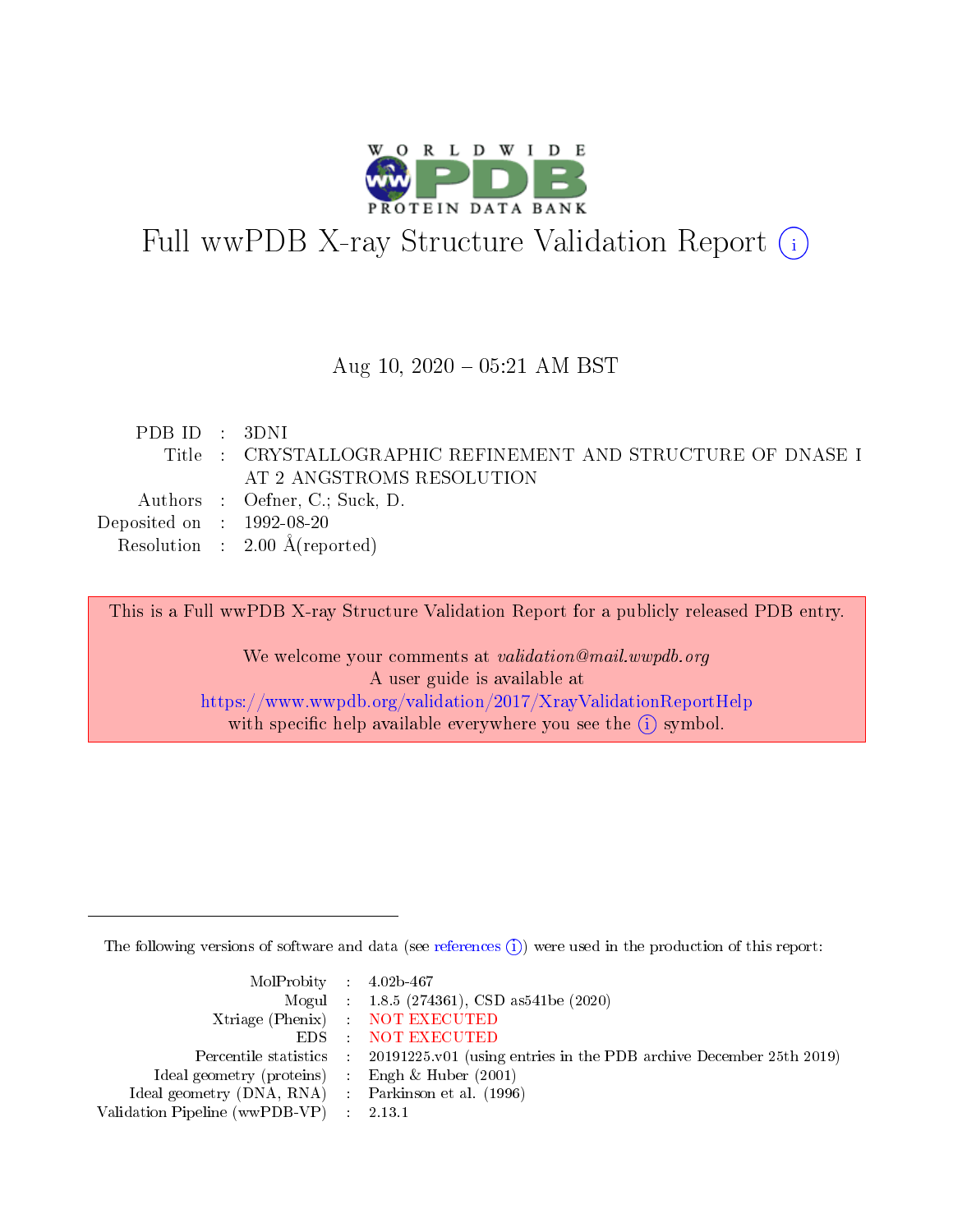# 1 [O](https://www.wwpdb.org/validation/2017/XrayValidationReportHelp#overall_quality)verall quality at a glance  $(i)$

The following experimental techniques were used to determine the structure: X-RAY DIFFRACTION

The reported resolution of this entry is 2.00 Å.

Percentile scores (ranging between 0-100) for global validation metrics of the entry are shown in the following graphic. The table shows the number of entries on which the scores are based.



| Metric                | Whole archive<br>$(\#\text{Entries})$ | Similar resolution<br>$(\#\text{Entries}, \text{resolution range}(\text{\AA})\)$ |
|-----------------------|---------------------------------------|----------------------------------------------------------------------------------|
| Clashscore            | 141614                                | $9178(2.00-2.00)$                                                                |
| Ramachandran outliers | 138981                                | $9054(2.00-2.00)$                                                                |
| Sidechain outliers    | 138945                                | $9053(2.00-2.00)$                                                                |

The table below summarises the geometric issues observed across the polymeric chains and their fit to the electron density. The red, orange, yellow and green segments on the lower bar indicate the fraction of residues that contain outliers for  $\geq=3$ , 2, 1 and 0 types of geometric quality criteria respectively. A grey segment represents the fraction of residues that are not modelled. The numeric value for each fraction is indicated below the corresponding segment, with a dot representing fractions  $\leq=5\%$ 

Note EDS was not executed.

| Mol | Chain | $\mid$ Length  | Quality of chain |     |       |  |  |
|-----|-------|----------------|------------------|-----|-------|--|--|
|     |       | 260            | 70%              | 23% | $5\%$ |  |  |
|     |       | $\overline{ }$ | 43%              | 57% |       |  |  |

The following table lists non-polymeric compounds, carbohydrate monomers and non-standard residues in protein, DNA, RNA chains that are outliers for geometric or electron-density-fit criteria:

| $\mid$ Mol $\mid$ |            |  |  | Type   Chain   Res   Chirality   Geometry   Clashes   Electron density |
|-------------------|------------|--|--|------------------------------------------------------------------------|
|                   | <b>NAG</b> |  |  |                                                                        |
|                   | MAN        |  |  |                                                                        |

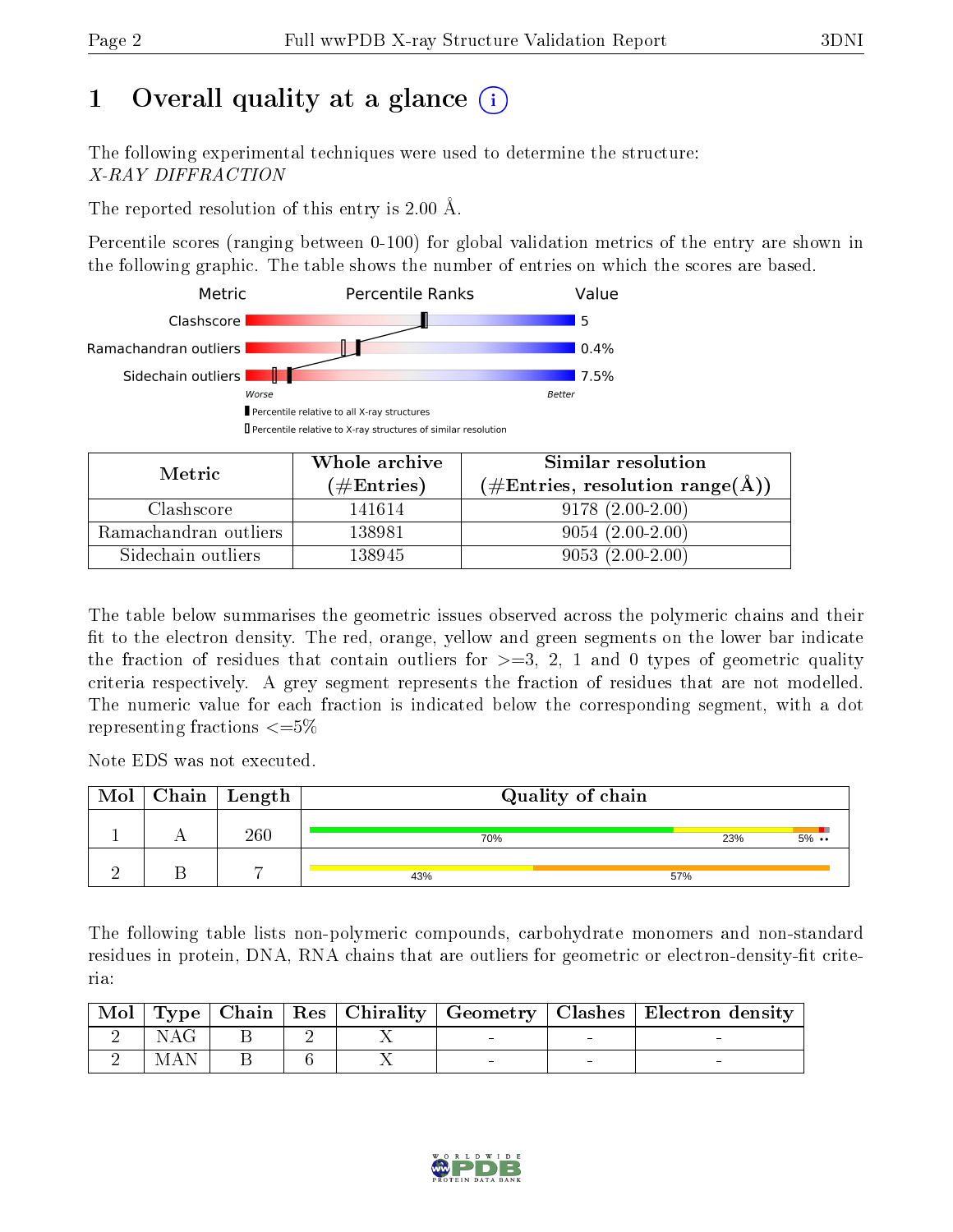# 2 Entry composition  $\left( \cdot \right)$

There are 4 unique types of molecules in this entry. The entry contains 2494 atoms, of which 0 are hydrogens and 0 are deuteriums.

In the tables below, the ZeroOcc column contains the number of atoms modelled with zero occupancy, the AltConf column contains the number of residues with at least one atom in alternate conformation and the Trace column contains the number of residues modelled with at most 2 atoms.

Molecule 1 is a protein called DEOXYRIBONUCLEASE I.

| Chain | $\perp$ Residues | Atoms                   |      |     | $\text{ZeroOcc} \mid \text{AltConf} \mid \text{Trace}$ |  |  |  |
|-------|------------------|-------------------------|------|-----|--------------------------------------------------------|--|--|--|
|       | 258              | $\rm Total$<br>$2034\,$ | .290 | 339 | 397                                                    |  |  |  |

 Molecule 2 is an oligosaccharide called alpha-D-galactopyranose-(1-6)-beta-D-mannopyrano se-(1-3)-[beta-D-mannopyranose-(1-6)-alpha-D-mannopyranose-(1-6)]beta-D-mannopyranos e-(1-4)-2-acetamido-2-deoxy-beta-D-glucopyranose-(1-4)-2-acetamido-2-deoxy-beta-D-gluco pyranose.



| Mol | Chain   Residues | Atoms     |      | $\text{ZeroOcc} \mid \text{AltConf} \mid \text{Trace}$ |  |  |
|-----|------------------|-----------|------|--------------------------------------------------------|--|--|
|     |                  | Total C N | 46 2 |                                                        |  |  |

Molecule 3 is CALCIUM ION (three-letter code: CA) (formula: Ca).

|  | $\text{Mol}$   Chain   Residues | <b>Atoms</b> | $\mid$ ZeroOcc $\mid$ AltConf $\mid$ |  |
|--|---------------------------------|--------------|--------------------------------------|--|
|  |                                 | Total Ca     |                                      |  |

• Molecule 4 is water.

|  | Mol   Chain   Residues | Atoms                 | $\mid$ ZeroOcc $\mid$ AltConf $\mid$ |  |
|--|------------------------|-----------------------|--------------------------------------|--|
|  | 375                    | Total<br>- 375<br>375 |                                      |  |

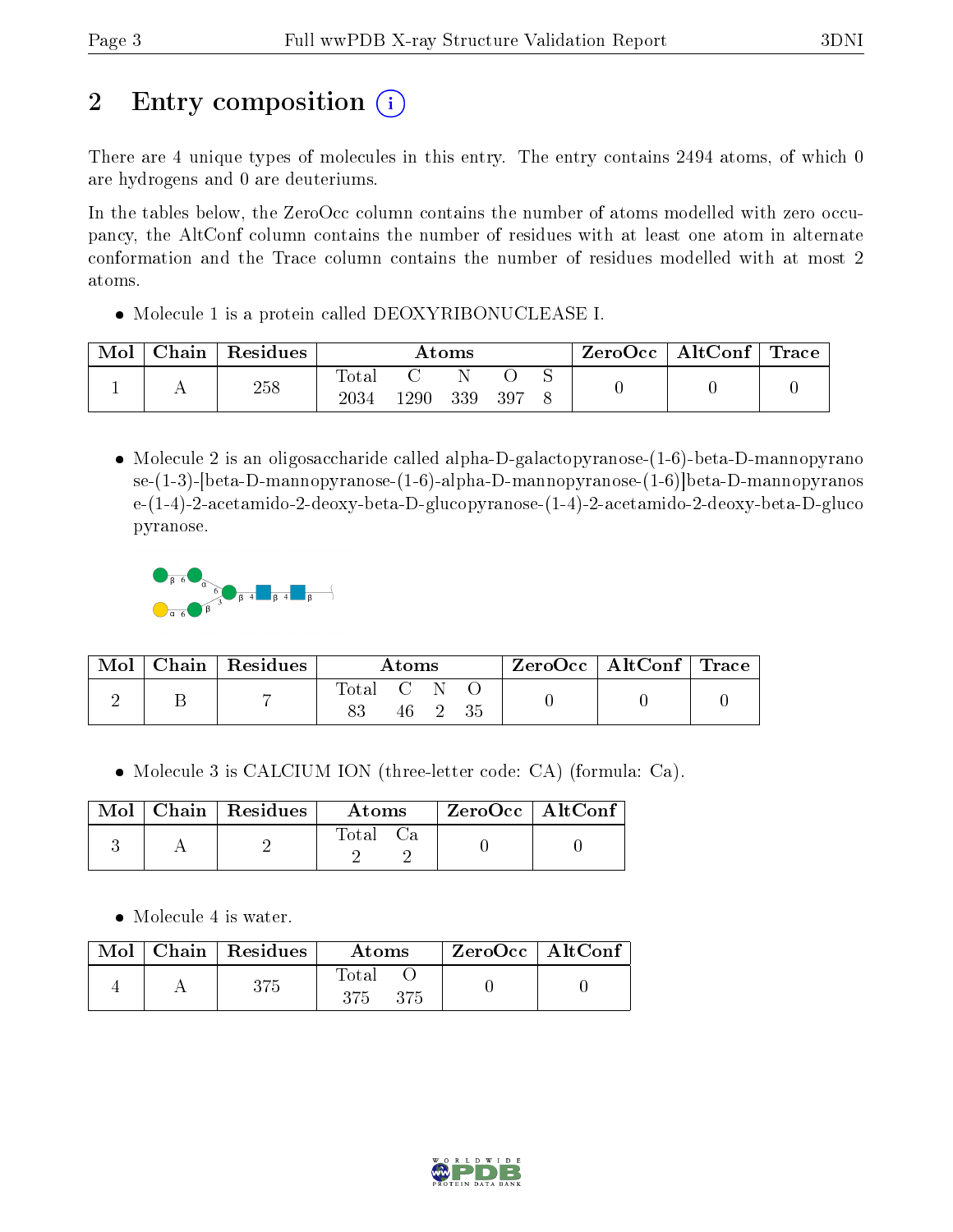# 3 Residue-property plots  $(i)$

These plots are drawn for all protein, RNA, DNA and oligosaccharide chains in the entry. The first graphic for a chain summarises the proportions of the various outlier classes displayed in the second graphic. The second graphic shows the sequence view annotated by issues in geometry. Residues are color-coded according to the number of geometric quality criteria for which they contain at least one outlier: green  $= 0$ , yellow  $= 1$ , orange  $= 2$  and red  $= 3$  or more. Stretches of 2 or more consecutive residues without any outlier are shown as a green connector. Residues present in the sample, but not in the model, are shown in grey.

Note EDS was not executed.



• Molecule 1: DEOXYRIBONUCLEASE I

• Molecule 2: alpha-D-galactopyranose-(1-6)-beta-D-mannopyranose-(1-3)-[beta-D-mannopyrano se-(1-6)-alpha-D-mannopyranose-(1-6)]beta-D-mannopyranose-(1-4)-2-acetamido-2-deoxy-beta-Dglucopyranose-(1-4)-2-acetamido-2-deoxy-beta-D-glucopyranose



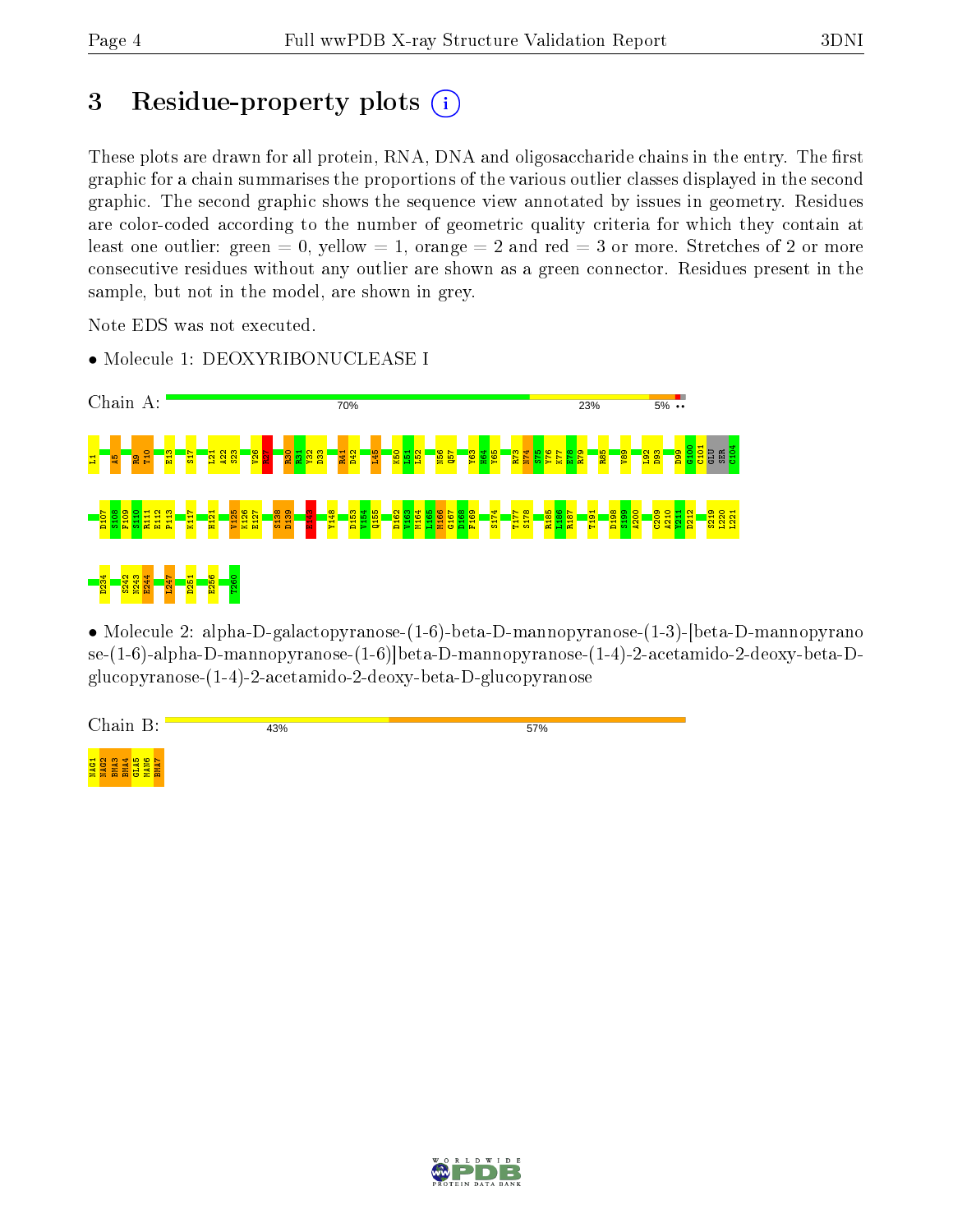# 4 Data and refinement statistics  $(i)$

Xtriage (Phenix) and EDS were not executed - this section is therefore incomplete.

| Property                               | Value                                                        | Source    |  |
|----------------------------------------|--------------------------------------------------------------|-----------|--|
| Space group                            | C 1 2 1                                                      | Depositor |  |
| Cell constants                         | $54.90\text{\AA}$<br>$38.40\text{\AA}$<br>$131.60\text{\AA}$ | Depositor |  |
| a, b, c, $\alpha$ , $\beta$ , $\gamma$ | $91.40^{\circ}$<br>$90.00^\circ$<br>$90.00^\circ$            |           |  |
| Resolution (A)                         | 2.00<br>6.00                                                 | Depositor |  |
| % Data completeness                    | (Not available) $(6.00-2.00)$                                | Depositor |  |
| (in resolution range)                  |                                                              |           |  |
| $R_{merge}$                            | (Not available)                                              | Depositor |  |
| $\mathrm{R}_{sym}$                     | (Not available)                                              | Depositor |  |
| Refinement program                     | PROLSQ                                                       | Depositor |  |
| $R, R_{free}$                          | (Not available)<br>0.177                                     | Depositor |  |
| Estimated twinning fraction            | $\overline{\text{No}}$ twinning to report.                   | Xtriage   |  |
| Total number of atoms                  | 2494                                                         | wwPDB-VP  |  |
| Average B, all atoms $(A^2)$           | 16.0                                                         | wwPDB-VP  |  |

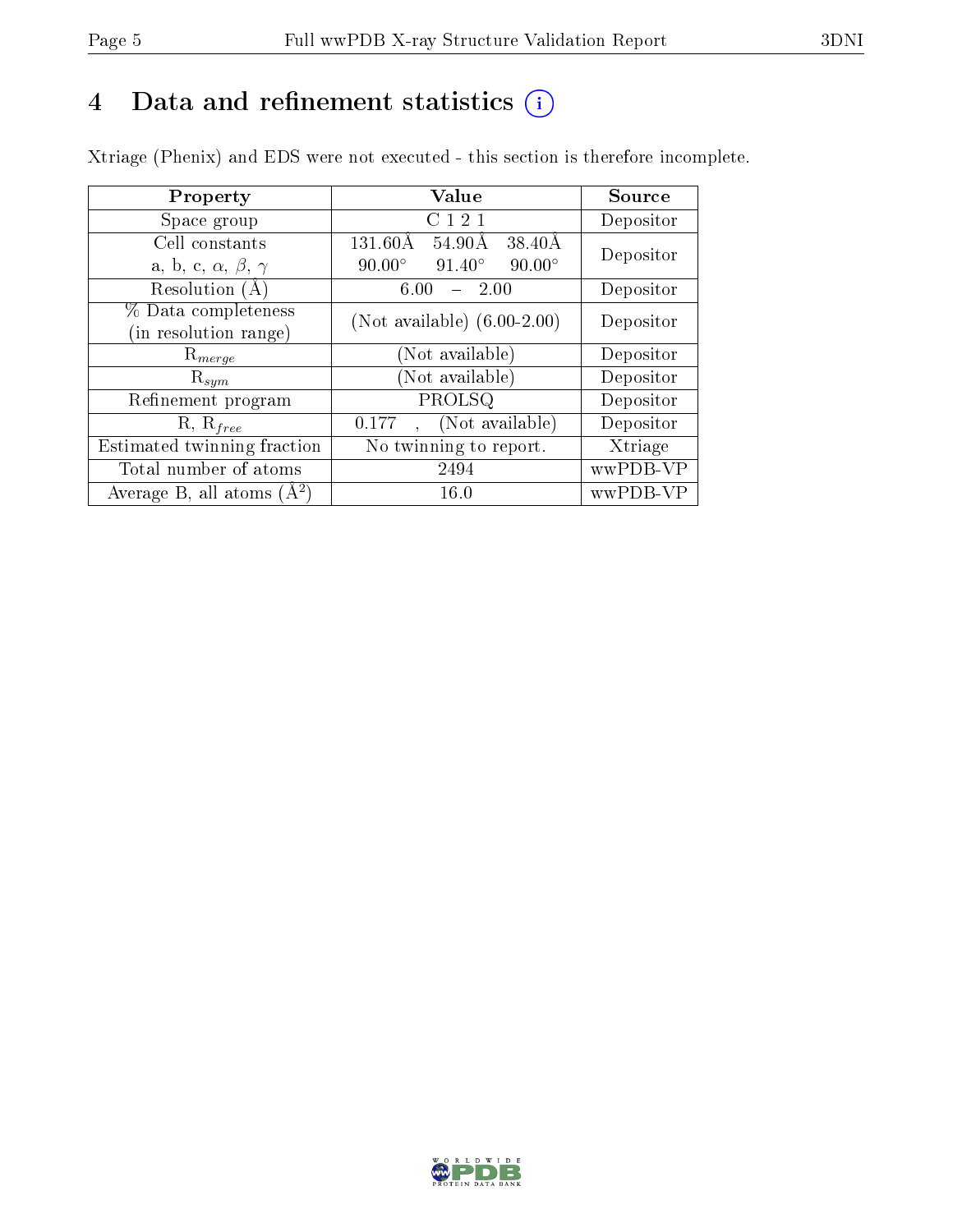# 5 Model quality  $(i)$

## 5.1 Standard geometry  $(i)$

Bond lengths and bond angles in the following residue types are not validated in this section: GLA, CA, BMA, NAG, MAN

The Z score for a bond length (or angle) is the number of standard deviations the observed value is removed from the expected value. A bond length (or angle) with  $|Z| > 5$  is considered an outlier worth inspection. RMSZ is the root-mean-square of all Z scores of the bond lengths (or angles).

| Mol | Chain |          | Bond lengths       | Bond angles |                  |  |
|-----|-------|----------|--------------------|-------------|------------------|--|
|     |       | RMSZ-    | # Z  > 5           | RMSZ        | $\# Z  > 5$      |  |
|     |       | $1.30\,$ | $5/2079$ $(0.2\%)$ | 2.09        | $70/2830(2.5\%)$ |  |

All (5) bond length outliers are listed below:

| Mol | Chain | , $\mathrm{Res}^{-1}$ | Type       | Atoms              | Z       | Observed $(A)$ | Ideal(A) |
|-----|-------|-----------------------|------------|--------------------|---------|----------------|----------|
|     |       | 143                   | <b>GLU</b> | $CD-OE2$   $-7.83$ |         | 117            | 1.25     |
|     |       | 178                   | SER.       | $CB-OG$            | 7.02    | 1.51           | 1.42     |
|     |       | 17                    | SER.       | $CB-OG$            | 5.24    | 1.49           | 1.42     |
|     |       | 209                   | <b>CYS</b> | $CB-SG$            | $-5.22$ | 1.73           | 1.81     |
|     |       | 143                   |            | CG-CD-             | 5.01    | $1.59\,$       | $1.51\,$ |

| Mol          | Chain    | Res | <b>Type</b> | Atoms               | Z        | Observed $\binom{o}{c}$ | Ideal $(^\circ)$ |
|--------------|----------|-----|-------------|---------------------|----------|-------------------------|------------------|
| 1            | А        | 143 | GLU         | OE1-CD-OE2          | 20.41    | 147.80                  | 123.30           |
| 1            | А        | 9   | $\rm{ARG}$  | NE-CZ-NH1           | 14.85    | 127.72                  | 120.30           |
| 1            | A        | 73  | ARG         | $NE-CZ-NH1$         | $-14.38$ | 113.11                  | 120.30           |
| 1            | А        | 79  | $\rm{ARG}$  | $NE- CZ-NH1$        | 14.17    | 127.38                  | 120.30           |
| 1            | A        | 121 | <b>HIS</b>  | $CA-CB-CG$          | 12.17    | 134.29                  | 113.60           |
| 1            | А        | 127 | GLU         | $CA-CB-CG$          | 11.73    | 139.20                  | 113.40           |
| 1            | А        | 187 | $\rm{ARG}$  | $NE- CZ-NH1$        | 11.19    | 125.89                  | 120.30           |
| $\mathbf{1}$ | А        | 111 | $\rm{ARG}$  | $NE-CZ-NH1$         | 11.06    | 125.83                  | 120.30           |
| 1            | A        | 9   | $\rm{ARG}$  | $CD-NE- CZ$         | 10.78    | 138.69                  | 123.60           |
| 1            | A        | 33  | <b>ASP</b>  | $CB-CG-OD2$         | 10.71    | 127.94                  | 118.30           |
| $\mathbf{1}$ | $\bf{A}$ | 27  | $\rm{ARG}$  | $CD-NE- CZ$         | $-10.41$ | 109.03                  | 123.60           |
| 1            | А        | 143 | GLU         | $CG$ - $CD$ - $OE1$ | $-10.32$ | 97.65                   | 118.30           |
| 1            | А        | 162 | ASP         | $CB-CG-OD1$         | $-10.23$ | 109.10                  | 118.30           |
| 1            | А        | 166 | MET         | $CA-CB-CG$          | 9.90     | 130.12                  | 113.30           |
| 1            | A        | 33  | ASP         | $CB-CG-OD1$         | $-9.50$  | 109.75                  | 118.30           |
| 1            | А        | 27  | $\rm{ARG}$  | NE-CZ-NH2           | 9.42     | 125.01                  | 120.30           |

All (70) bond angle outliers are listed below:

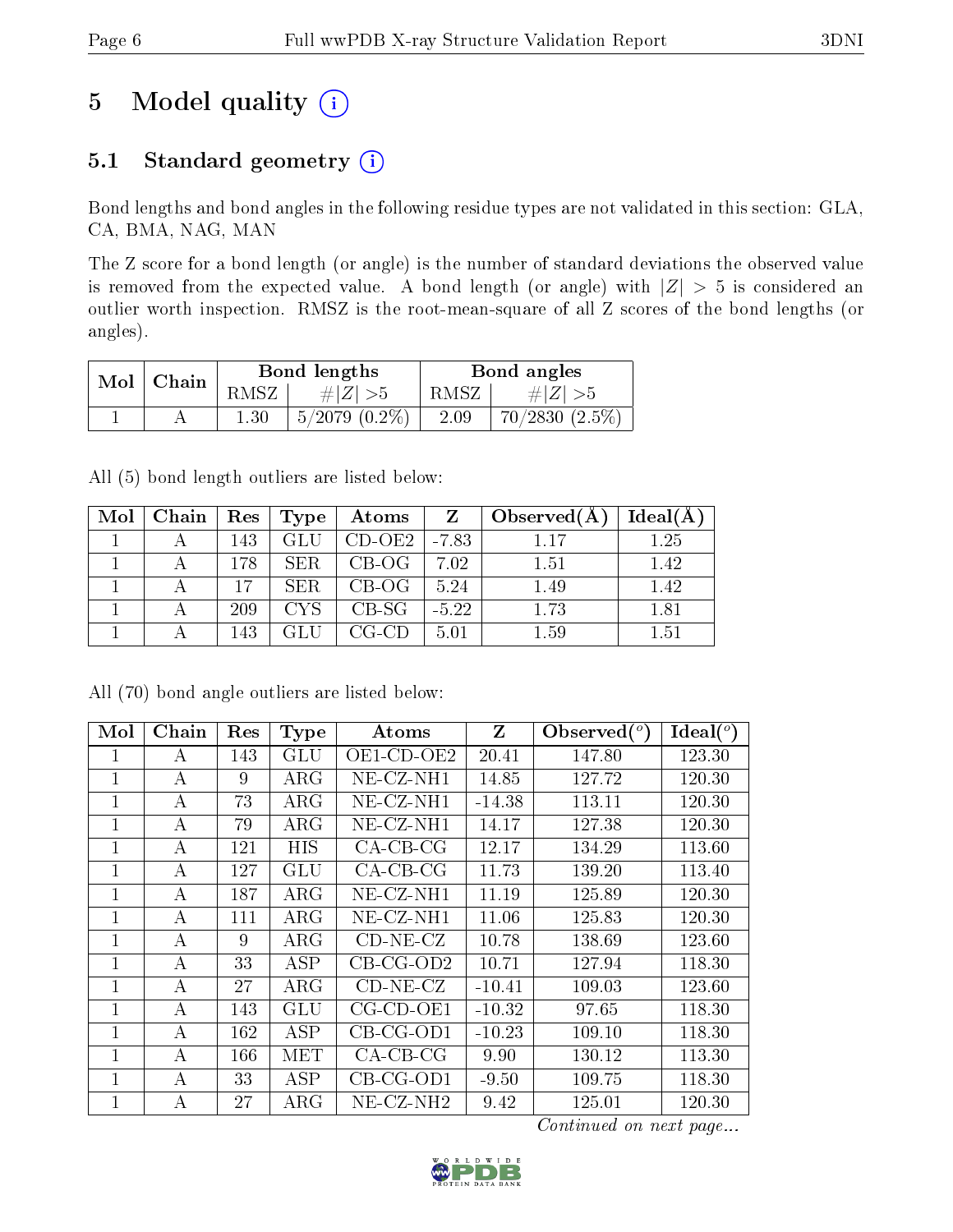|                | Continued from previous page |              |                  |                                            |                         |                                             |                                             |
|----------------|------------------------------|--------------|------------------|--------------------------------------------|-------------------------|---------------------------------------------|---------------------------------------------|
| Mol            | Chain                        | Res          | <b>Type</b>      | Atoms                                      | $\overline{\mathrm{Z}}$ | Observed $\left(\overline{^{\circ}}\right)$ | Ideal $\left(\overline{\phantom{a}}\right)$ |
| $\mathbf{1}$   | A                            | 166          | <b>MET</b>       | $N$ -CA-CB                                 | $-8.97$                 | 94.46                                       | 110.60                                      |
| $\mathbf{1}$   | А                            | 111          | $\rm{ARG}$       | $NE- CZ-NH2$                               | $-8.95$                 | 115.83                                      | 120.30                                      |
| $\mathbf{1}$   | А                            | 63           | <b>TYR</b>       | $CB-CG-CD1$                                | 8.80                    | 126.28                                      | 121.00                                      |
| $\mathbf{1}$   | А                            | 187          | $\rm{ARG}$       | $NE- CZ-NH2$                               | $-8.76$                 | 115.92                                      | 120.30                                      |
| $\mathbf{1}$   | А                            | 13           | <b>GLU</b>       | OE1-CD-OE2                                 | 8.66                    | 133.70                                      | 123.30                                      |
| $\mathbf{1}$   | A                            | 30           | $\rm{ARG}$       | NE-CZ-NH1                                  | 8.61                    | 124.61                                      | 120.30                                      |
| $\mathbf{1}$   | Α                            | 41           | $\rm{ARG}$       | $\overline{\text{NE}}$ -CZ-NH <sub>2</sub> | $-8.55$                 | 116.02                                      | 120.30                                      |
| $\mathbf{1}$   | А                            | 41           | $\rm{ARG}$       | $NE$ - $CZ$ -NH1                           | 8.18                    | 124.39                                      | 120.30                                      |
| $\mathbf{1}$   | A                            | 234          | <b>ASP</b>       | $CB-CG-OD1$                                | 8.16                    | 125.64                                      | 118.30                                      |
| $\mathbf{1}$   | A                            | 251          | <b>ASP</b>       | $CB-CG-OD2$                                | $-7.93$                 | 111.16                                      | 118.30                                      |
| $\mathbf{1}$   | А                            | 169          | <b>PHE</b>       | $CB-CG-CD2$                                | $-7.91$                 | 115.26                                      | 120.80                                      |
| $\mathbf{1}$   | А                            | 164          | <b>MET</b>       | $CG-SD-CE$                                 | 7.24                    | 111.79                                      | 100.20                                      |
| $\mathbf{1}$   | $\boldsymbol{A}$             | 185          | $\rm{ARG}$       | NE-CZ-NH1                                  | 7.10                    | 123.85                                      | 120.30                                      |
| $\mathbf{1}$   | $\bf{A}$                     | 212          | <b>ASP</b>       | $CB-CG-OD2$                                | $-7.03$                 | 111.97                                      | 118.30                                      |
| $\mathbf{1}$   | А                            | 166          | MET              | $CG-SD-CE$                                 | 6.97                    | 111.35                                      | 100.20                                      |
| $\mathbf{1}$   | А                            | 9            | $\rm{ARG}$       | $NE- CZ-NH2$                               | $-6.96$                 | 116.82                                      | 120.30                                      |
| $\overline{1}$ | $\boldsymbol{A}$             | 77           | <b>LYS</b>       | $CB-CA-C$                                  | $-6.88$                 | 96.63                                       | 110.40                                      |
| $\mathbf{1}$   | $\bf{A}$                     | 73           | $\rm{ARG}$       | NH1-CZ-NH2                                 | 6.77                    | 126.85                                      | 119.40                                      |
| $\mathbf{1}$   | А                            | 89           | <b>VAL</b>       | $N$ -CA-CB                                 | $-6.75$                 | 96.65                                       | 111.50                                      |
| $\mathbf{1}$   | А                            | 99           | <b>ASP</b>       | $CB-CG-OD1$                                | 6.74                    | 124.37                                      | 118.30                                      |
| $\mathbf{1}$   | А                            | 256          | <b>GLU</b>       | $O-C-N$                                    | 6.59                    | 133.25                                      | 122.70                                      |
| $\mathbf{1}$   | $\boldsymbol{A}$             | 63           | <b>TYR</b>       | $CB-CG-CD2$                                | $-6.56$                 | 117.06                                      | 121.00                                      |
| $\mathbf{1}$   | А                            | 167          | <b>GLY</b>       | $O-C-N$                                    | 6.51                    | 133.12                                      | 122.70                                      |
| $\mathbf{1}$   | А                            | 153          | <b>ASP</b>       | $CB-CG-OD2$                                | $-6.42$                 | 112.52                                      | 118.30                                      |
| $\mathbf{1}$   | А                            | 32           | <b>TYR</b>       | $CB-CG-CD2$                                | 6.35                    | 124.81                                      | 121.00                                      |
| $\mathbf{1}$   | Α                            | 99           | ASP              | $CB-CG-OD2$                                | $-6.32$                 | 112.61                                      | 118.30                                      |
| $\mathbf{1}$   | A                            | 251          | ASP              | $CB-CG-OD1$                                | 6.29                    | 123.96                                      | 118.30                                      |
| $\mathbf{1}$   | A                            | 178          | <b>SER</b>       | $CA-CB-OG$                                 | $-6.26$                 | 94.29                                       | 111.20                                      |
| $\mathbf 1$    | $\mathbf{A}$                 | 125          | VAL              | $CG1-CB-CG2$                               | 6.19                    | 120.80                                      | 110.90                                      |
| $\mathbf{1}$   | A                            | 169          | PHE              | $CB-CG-CD1$                                | 6.00                    | 125.00                                      | 120.80                                      |
| $\mathbf{1}$   | A                            | 74           | <b>ASN</b>       | $CB-CA-C$                                  | 5.98                    | 122.35                                      | 110.40                                      |
| $\mathbf{1}$   | A                            | 148          | <b>TYR</b>       | $CB-CG-CD1$                                | $-5.94$                 | 117.44                                      | 121.00                                      |
| $\mathbf{1}$   | A                            | 32           | <b>TYR</b>       | $CB-CG-CD1$                                | $-5.84$                 | 117.50                                      | 121.00                                      |
| $\mathbf{1}$   | A                            | 77           | LYS <sub>1</sub> | $CA-CB-CG$                                 | 5.79                    | 126.14                                      | 113.40                                      |
| $\mathbf{1}$   | A                            | 125          | VAL              | $CB-CA-C$                                  | $-5.74$                 | 100.49                                      | 111.40                                      |
| $\mathbf{1}$   | А                            | 85           | ARG              | $NE$ -CZ-NH <sub>2</sub>                   | 5.71                    | 123.16                                      | 120.30                                      |
| $\mathbf{1}$   | A                            | 191          | <b>THR</b>       | $CA-CB-CG2$                                | 5.59                    | 120.23                                      | 112.40                                      |
| $\mathbf{1}$   | A                            | 244          | <b>GLU</b>       | $CA$ -CB-CG                                | 5.53                    | 125.56                                      | 113.40                                      |
| $\mathbf{1}$   | A                            | 17           | <b>SER</b>       | $CA-CB-OG$                                 | $-5.43$                 | 96.54                                       | 111.20                                      |
| $\mathbf{1}$   | $\bf{A}$                     | 73           | $\rm{ARG}$       | $N$ -CA-CB                                 | $-5.33$                 | 101.01                                      | 110.60                                      |
| $\mathbf{1}$   | $\bf{A}$                     | 178          | <b>SER</b>       | $O-C-N$                                    | 5.28                    | 131.15                                      | 122.70                                      |
| $\mathbf{1}$   | A                            | $\mathbf{1}$ | <b>LEU</b>       | $CB-CA-C$                                  | 5.27                    | 120.22                                      | 110.20                                      |

Continued from previous page...

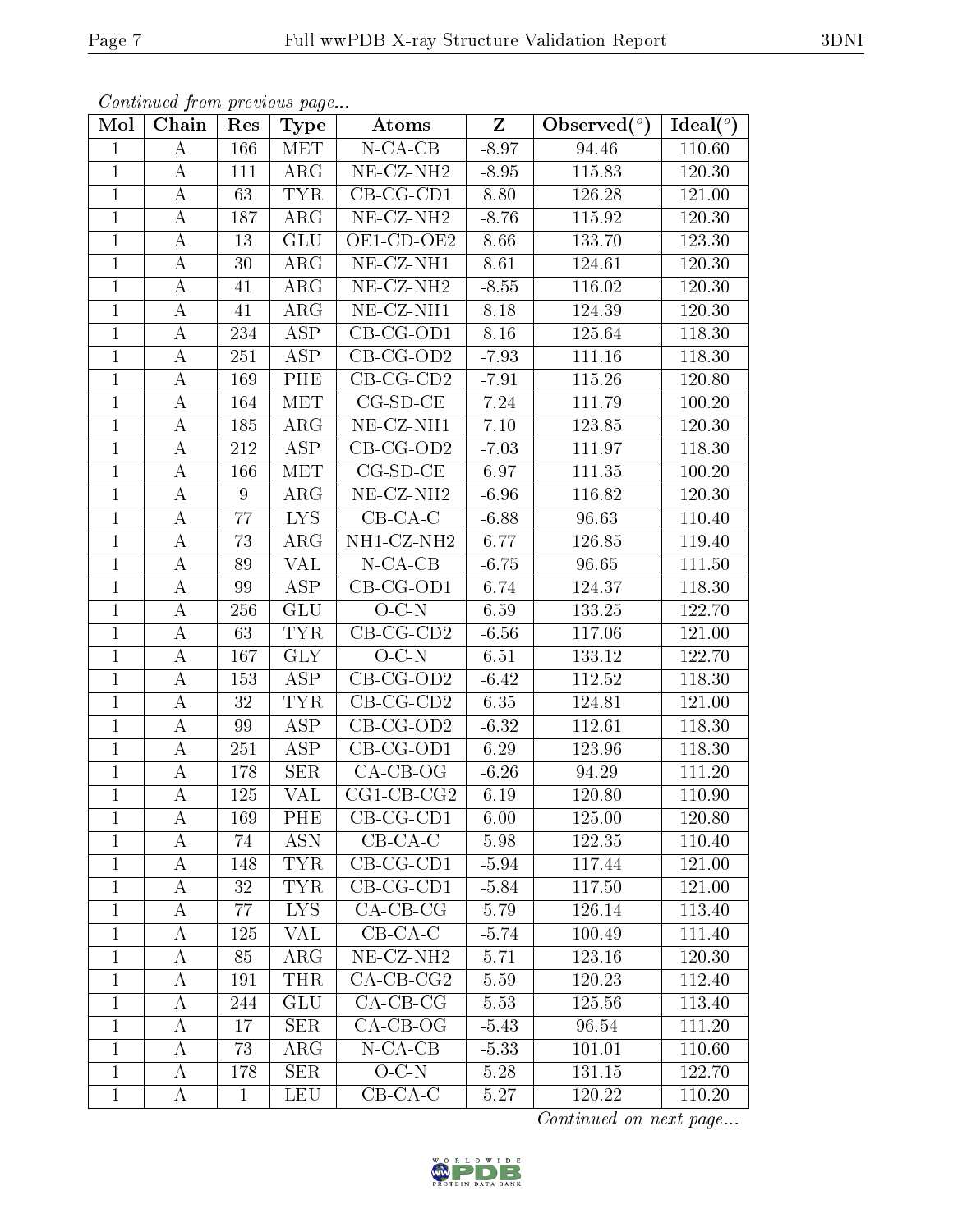| Mol | Chain | Res | <b>Type</b> | Atoms       | Z       | Observed $\binom{o}{c}$ | Ideal $(^\circ)$ |
|-----|-------|-----|-------------|-------------|---------|-------------------------|------------------|
|     | А     | 5   | ALA         | $N$ -CA-CB  | 5.26    | 117.47                  | 110.10           |
| 1   | А     | 76  | TYR         | $N$ -CA-CB  | $-5.16$ | 101.31                  | 110.60           |
| 1   | A     | 198 | ASP         | $CB-CG-OD2$ | $-5.16$ | 113.65                  | 118.30           |
| 1   | A     | 57  | GLN         | $CA-CB-CG$  | 5.13    | 124.68                  | 113.40           |
| 1   | A     | 93  | ASP         | $O-C-N$     | 5.11    | 130.87                  | 122.70           |
|     | A     | 41  | $\rm{ARG}$  | $CD-NE- CZ$ | $-5.08$ | 116.48                  | 123.60           |
| 1   | A     | 177 | THR         | $CA-CB-CG2$ | 5.07    | 119.50                  | 112.40           |
| 1   | A     | 138 | SER.        | $CB-CA-C$   | $-5.05$ | 100.51                  | 110.10           |
| 1   | A     | 30  | ${\rm ARG}$ | $NE-CZ-NH2$ | $-5.05$ | 117.78                  | 120.30           |
|     | А     | 56  | <b>ASN</b>  | $O$ C-N     | 5.04    | 130.77                  | 122.70           |
| 1   | А     | 74  | <b>ASN</b>  | $CA-CB-CG$  | $-5.03$ | 102.34                  | 113.40           |
|     | А     | 139 | ASP         | $CA-CB-CG$  | $-5.00$ | 102.39                  | 113.40           |

Continued from previous page...

There are no chirality outliers.

There are no planarity outliers.

### $5.2$  Too-close contacts  $(i)$

In the following table, the Non-H and H(model) columns list the number of non-hydrogen atoms and hydrogen atoms in the chain respectively. The H(added) column lists the number of hydrogen atoms added and optimized by MolProbity. The Clashes column lists the number of clashes within the asymmetric unit, whereas Symm-Clashes lists symmetry related clashes.

| Mol |      | Chain   Non-H   $H(model)$   $H(added)$ |      |     | Clashes   Symm-Clashes |
|-----|------|-----------------------------------------|------|-----|------------------------|
|     | 2034 |                                         | 1969 |     |                        |
|     |      |                                         |      |     |                        |
|     |      |                                         |      |     |                        |
|     | 375  |                                         |      |     |                        |
|     | 2494 |                                         | 2033 | ົດເ |                        |

The all-atom clashscore is defined as the number of clashes found per 1000 atoms (including hydrogen atoms). The all-atom clashscore for this structure is 5.

All (22) close contacts within the same asymmetric unit are listed below, sorted by their clash magnitude.

| Atom-1                                     | Atom-2            | Interatomic<br>distance | Clash<br>overlap<br>(A) |
|--------------------------------------------|-------------------|-------------------------|-------------------------|
| 2:B:2:NAG:H4                               | 2:B:3:BMA:O2      | 1.34                    | 1.08                    |
| 2:B:2:NAG:C4                               | 2:B:3:BMA:O2      | 2 15                    | 0.94                    |
| 4: A:618:HOH:O                             | 2:B:7:BMA:H2      | 172                     | 0.89                    |
| $1 \cdot A \cdot 5 \cdot A I A \cdot H B2$ | 1: A:166: MET:HG2 | 1 69                    | O 75                    |

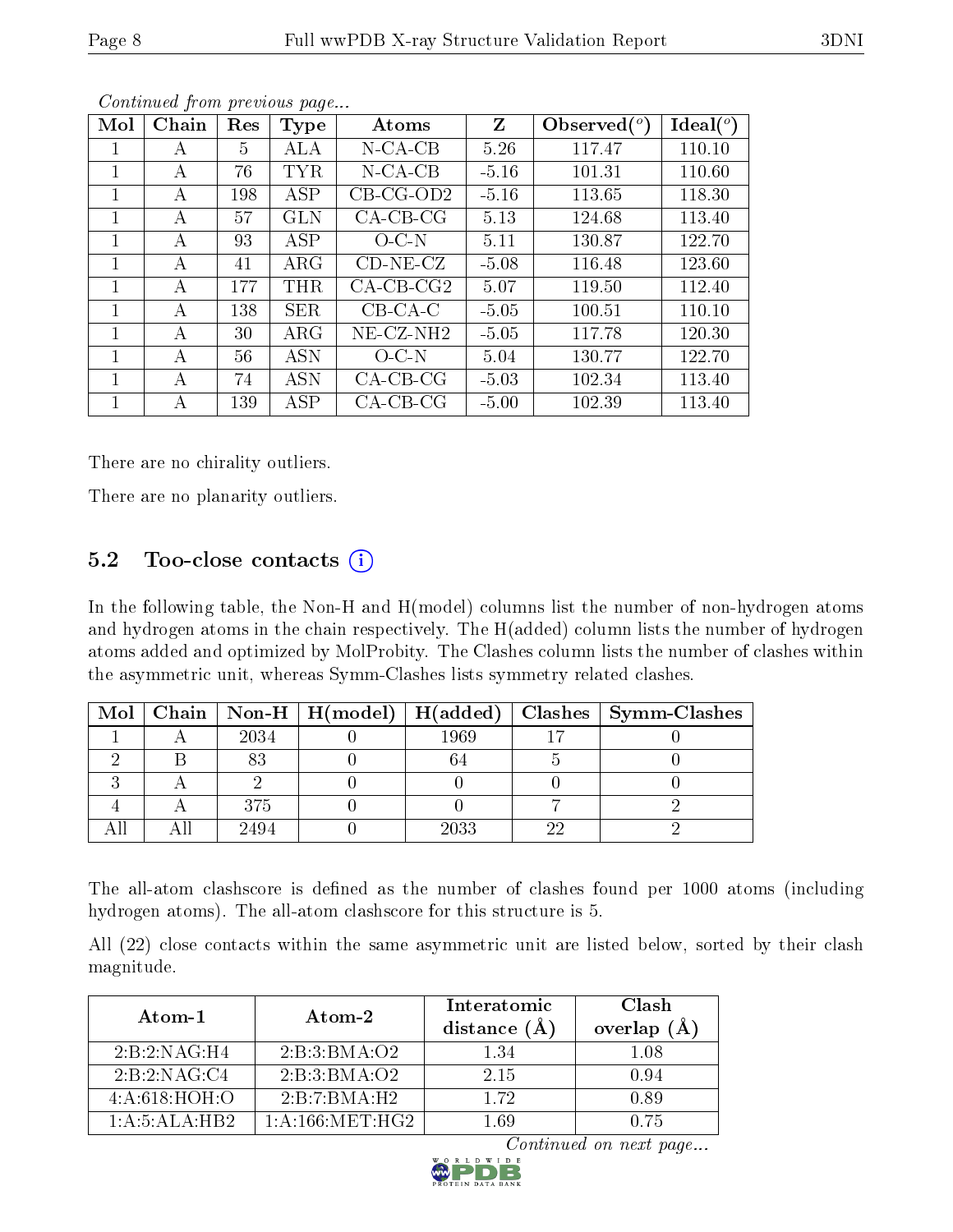| Atom-1             | $\boldsymbol{\mathrm{Atom}\text{-}2}$ | Interatomic    | Clash         |  |
|--------------------|---------------------------------------|----------------|---------------|--|
|                    |                                       | distance $(A)$ | overlap $(A)$ |  |
| 2:B:3:BMA:O4       | 2:B:4:BMA:Cl                          | 2.38           | 0.72          |  |
| 2:B:4:BMA:H2       | 2:B:7:BMA:H62                         | 1.71           | 0.70          |  |
| 1: A:30: ARG:HD2   | 4:A:303:HOH:O                         | 1.99           | 0.62          |  |
| 1: A:9: ARG: NH2   | 4: A:609: HOH: O                      | 2.33           | 0.57          |  |
| 1:A:174:SER:HB2    | 4: A:434: HOH: O                      | 2.08           | 0.53          |  |
| 1: A:109: PHE:CD1  | 1: A:143: GLU:HG3                     | 2.46           | 0.51          |  |
| 1: A:10:THR:HG23   | 1: A: 41: ARG: HH11                   | 1.76           | 0.51          |  |
| 1: A:92:LEU:HB2    | 1: A: 117: LYS: HD2                   | 1.95           | 0.48          |  |
| 1:A:243:ASN:O      | 1:A:247:LEU:HB2                       | 2.14           | 0.47          |  |
| 1:A:42:ASP:OD2     | 1: A: 45: LEU: HA                     | 2.14           | 0.47          |  |
| 1:A:155:GLN:NE2    | 4: A:444: HOH: O                      | 2.48           | 0.46          |  |
| 1: A: 126: LYS: NZ | 4:A:606:HOH:O                         | 2.49           | 0.45          |  |
| 1:A:112:GLU:HA     | 1: A:113: PRO:HD3                     | 1.84           | 0.43          |  |
| 1:A:22:ALA:O       | 1: A:26: VAL:HG23                     | 2.18           | 0.43          |  |
| 1:A:200:ALA:O      | 1:A:210:ALA:HB2                       | 2.20           | 0.41          |  |
| 1: A:50: LYS: NZ   | 4: A:578: HOH:O                       | 2.53           | 0.41          |  |
| 1: A:52:LEU:HD11   | 1: A:65:TYR:CE1                       | 2.56           | 0.41          |  |
| 1: A:27: ARG:HD3   | 1: A:27: ARG: HH11                    | 1.48           | 0.40          |  |

Continued from previous page...

All (2) symmetry-related close contacts are listed below. The label for Atom-2 includes the symmetry operator and encoded unit-cell translations to be applied.

| Atom-1        | Atom-2                               | Interatomic<br>distance $(A)$ | Clash<br>overlap $(A)$ |
|---------------|--------------------------------------|-------------------------------|------------------------|
| 4:A:618:HOH:O | $4:A:618:HOH:O[2 556]$               | 1.82                          | 0.38                   |
|               | $4:A:368:HOH:O$   $4:A:368:HOH:O[2]$ | 2.10                          |                        |

### 5.3 Torsion angles  $(i)$

#### 5.3.1 Protein backbone (i)

In the following table, the Percentiles column shows the percent Ramachandran outliers of the chain as a percentile score with respect to all X-ray entries followed by that with respect to entries of similar resolution.

The Analysed column shows the number of residues for which the backbone conformation was analysed, and the total number of residues.

| Mol   Chain | $\boldsymbol{\mathrm{Analysed}}$        | <b>Favoured</b> Allowed Outliers Percentiles |          |                                                                |  |
|-------------|-----------------------------------------|----------------------------------------------|----------|----------------------------------------------------------------|--|
|             | $254/260$ (98\%)   247 (97\%)   6 (2\%) |                                              | $1(0\%)$ | $\begin{array}{ c c c c c } \hline 34 & 30 \hline \end{array}$ |  |

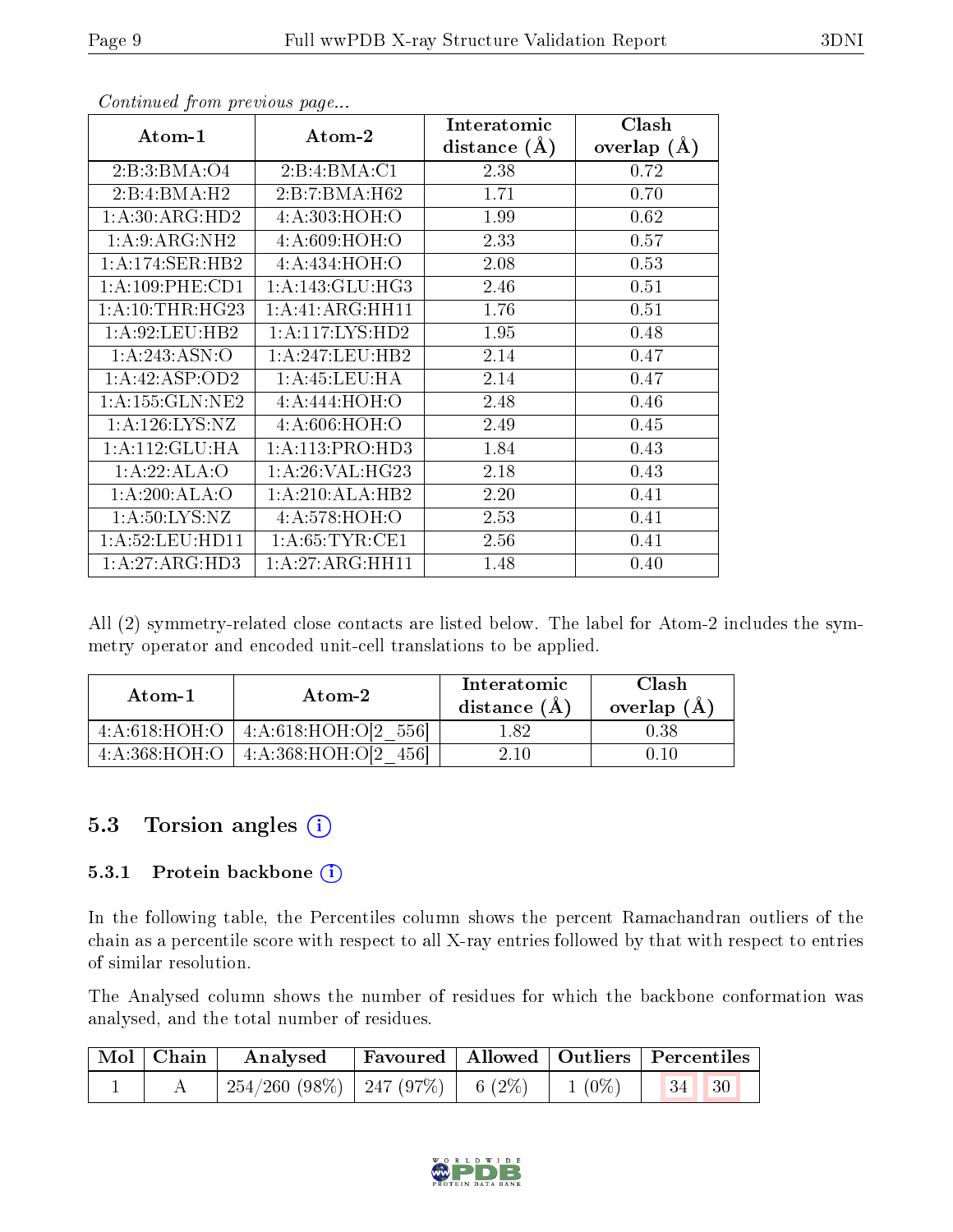All (1) Ramachandran outliers are listed below:

| Chain | Res | 'pe |
|-------|-----|-----|
|       |     |     |

#### 5.3.2 Protein sidechains  $(i)$

In the following table, the Percentiles column shows the percent sidechain outliers of the chain as a percentile score with respect to all X-ray entries followed by that with respect to entries of similar resolution.

The Analysed column shows the number of residues for which the sidechain conformation was analysed, and the total number of residues.

| $\mid$ Mol $\mid$ Chain | Analysed                      |           | Rotameric   Outliers   Percentiles                    |
|-------------------------|-------------------------------|-----------|-------------------------------------------------------|
|                         | $227/229$ (99\%)   210 (92\%) | 17 $(8%)$ | $\begin{array}{ c c c }\n\hline\n13 & 9\n\end{array}$ |

All (17) residues with a non-rotameric sidechain are listed below:

| Mol            | Chain              | Res             | Type                      |
|----------------|--------------------|-----------------|---------------------------|
| $\mathbf{1}$   | $\bf{A}$           | 10              | THR                       |
| $\mathbf{1}$   | $\overline{A}$     | 21              | LEU                       |
| $\mathbf{1}$   | $\overline{A}$     | 23              | SER                       |
| $\mathbf{1}$   | $\overline{A}$     | $\overline{27}$ | ARG                       |
| $\mathbf 1$    | $\overline{\rm A}$ | 45              | <b>LEU</b>                |
| $\mathbf{1}$   | $\overline{\rm A}$ | 101             | <b>CYS</b>                |
| $\mathbf{1}$   | $\overline{\rm A}$ | 107             | ASP                       |
| $\mathbf{1}$   | $\overline{A}$     | 125             | <b>VAL</b>                |
| $\mathbf{1}$   | $\overline{A}$     | 138             | SER                       |
| $\mathbf{1}$   | $\overline{\rm A}$ | 139             | ASP                       |
| $\mathbf{1}$   | $\overline{\rm A}$ | 143             | $\overline{\mathrm{GLU}}$ |
| $\mathbf{1}$   | $\overline{A}$     | 219             | <b>SER</b>                |
| $\overline{1}$ | $\overline{\rm A}$ | 220             | $\overline{\text{LEU}}$   |
| $\mathbf{1}$   | $\overline{A}$     | 221             | LEU                       |
| $\mathbf{1}$   | $\overline{\rm A}$ | 242             | ${\rm SER}$               |
| $\mathbf{1}$   | $\overline{\rm A}$ | 244             | $\operatorname{GLU}$      |
| 1              | А                  | 247             | LEU                       |

Some sidechains can be flipped to improve hydrogen bonding and reduce clashes. All (5) such sidechains are listed below:

| Mol | Chain | $\operatorname{Res}$ | Type  |
|-----|-------|----------------------|-------|
|     |       | 155                  | E H   |
|     |       | 159                  | 7 I C |

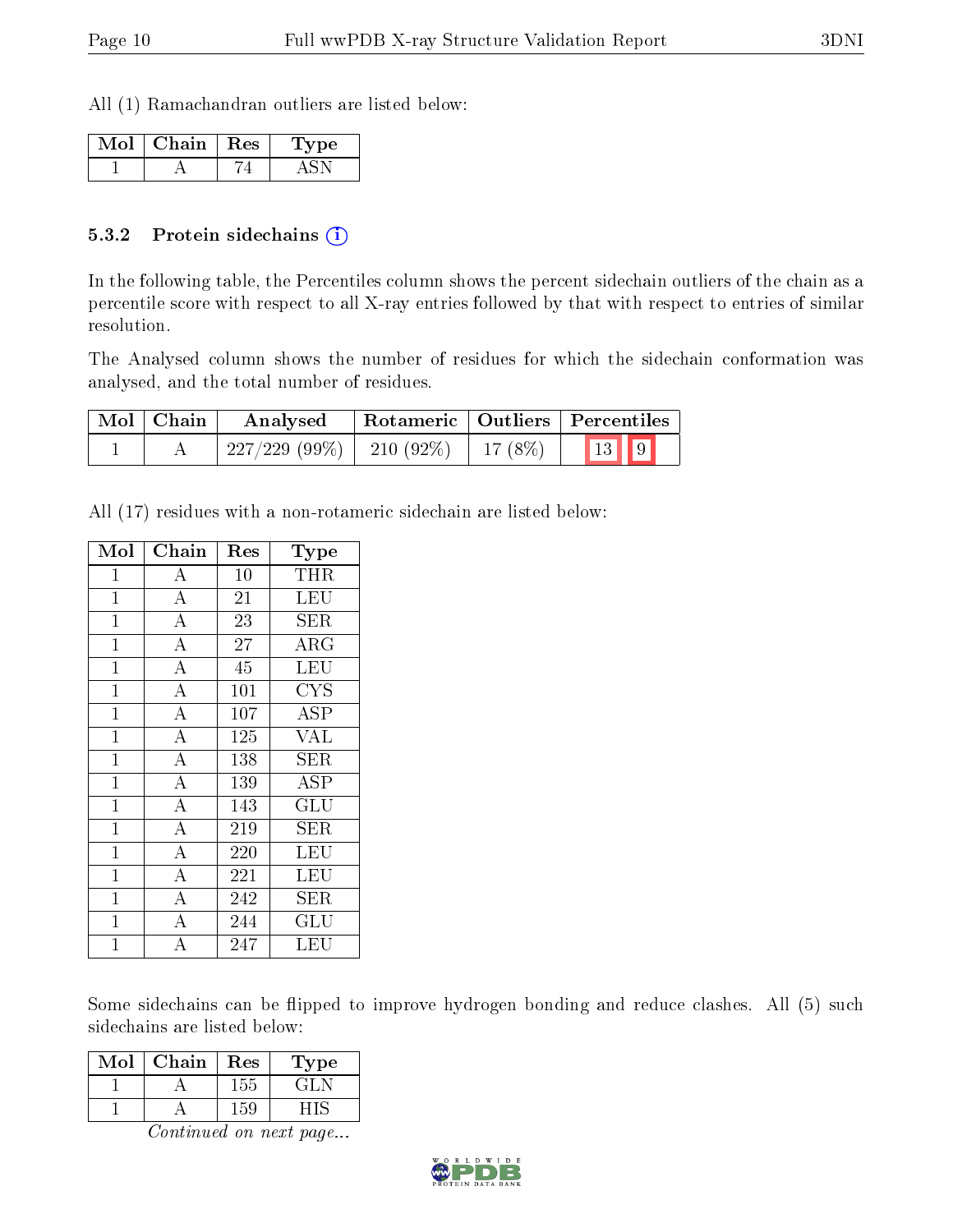Continued from previous page...

| Mol | Chain | Res | Type |
|-----|-------|-----|------|
|     |       | 161 | A SN |
|     |       | 236 | GLN  |
|     |       | 243 |      |

#### $5.3.3$  RNA (i)

There are no RNA molecules in this entry.

### 5.4 Non-standard residues in protein, DNA, RNA chains (i)

There are no non-standard protein/DNA/RNA residues in this entry.

#### 5.5 Carbohydrates (i)

7 monosaccharides are modelled in this entry.

In the following table, the Counts columns list the number of bonds (or angles) for which Mogul statistics could be retrieved, the number of bonds (or angles) that are observed in the model and the number of bonds (or angles) that are defined in the Chemical Component Dictionary. The Link column lists molecule types, if any, to which the group is linked. The Z score for a bond length (or angle) is the number of standard deviations the observed value is removed from the expected value. A bond length (or angle) with  $|Z| > 2$  is considered an outlier worth inspection. RMSZ is the root-mean-square of all Z scores of the bond lengths (or angles).

| Mol            |            | Chain | Res            | Link           |            | Bond lengths |                |          | Bond angles |             |
|----------------|------------|-------|----------------|----------------|------------|--------------|----------------|----------|-------------|-------------|
|                | Type       |       |                |                | Counts     | RMSZ         | # $ Z  > 2$    | Counts   | RMSZ        | Z  > 2<br># |
| $\overline{2}$ | <b>NAG</b> | B     |                | 1,2            | 14, 14, 15 | 1.66         | 2(14%)         | 17,19,21 | 5.29        | $12(70\%)$  |
| $\overline{2}$ | <b>NAG</b> | B     | $\overline{2}$ | $\overline{2}$ | 14, 14, 15 | 2.35         | 6(42%)         | 17,19,21 | 5.39        | 9(52%)      |
| 2              | <b>BMA</b> | B     | 3              | $\overline{2}$ | 11, 11, 12 | 1.26         | $1(9\%)$       | 15,15,17 | 3.10        | $6(40\%)$   |
| $\overline{2}$ | <b>BMA</b> | B     | 4              | $\overline{2}$ | 11, 11, 12 | 1.36         | $2(18\%)$      | 15,15,17 | 3.78        | $6(40\%)$   |
| $\overline{2}$ | <b>GLA</b> | B     | $\overline{5}$ | $\overline{2}$ | 11, 11, 12 | 2.46         | $2(18\%)$      | 15,15,17 | 4.27        | 7(46%)      |
| 2              | <b>MAN</b> | B     | 6              | $\overline{2}$ | 11, 11, 12 | 0.84         | $\overline{0}$ | 15,15,17 | 3.44        | $9(60\%)$   |
| 2              | <b>BMA</b> | B     | 7              | $\overline{2}$ | 11, 11, 12 | 2.78         | 3(27%)         | 15,15,17 | 4.32        | $9(60\%)$   |

In the following table, the Chirals column lists the number of chiral outliers, the number of chiral centers analysed, the number of these observed in the model and the number defined in the Chemical Component Dictionary. Similar counts are reported in the Torsion and Rings columns. '-' means no outliers of that kind were identified.

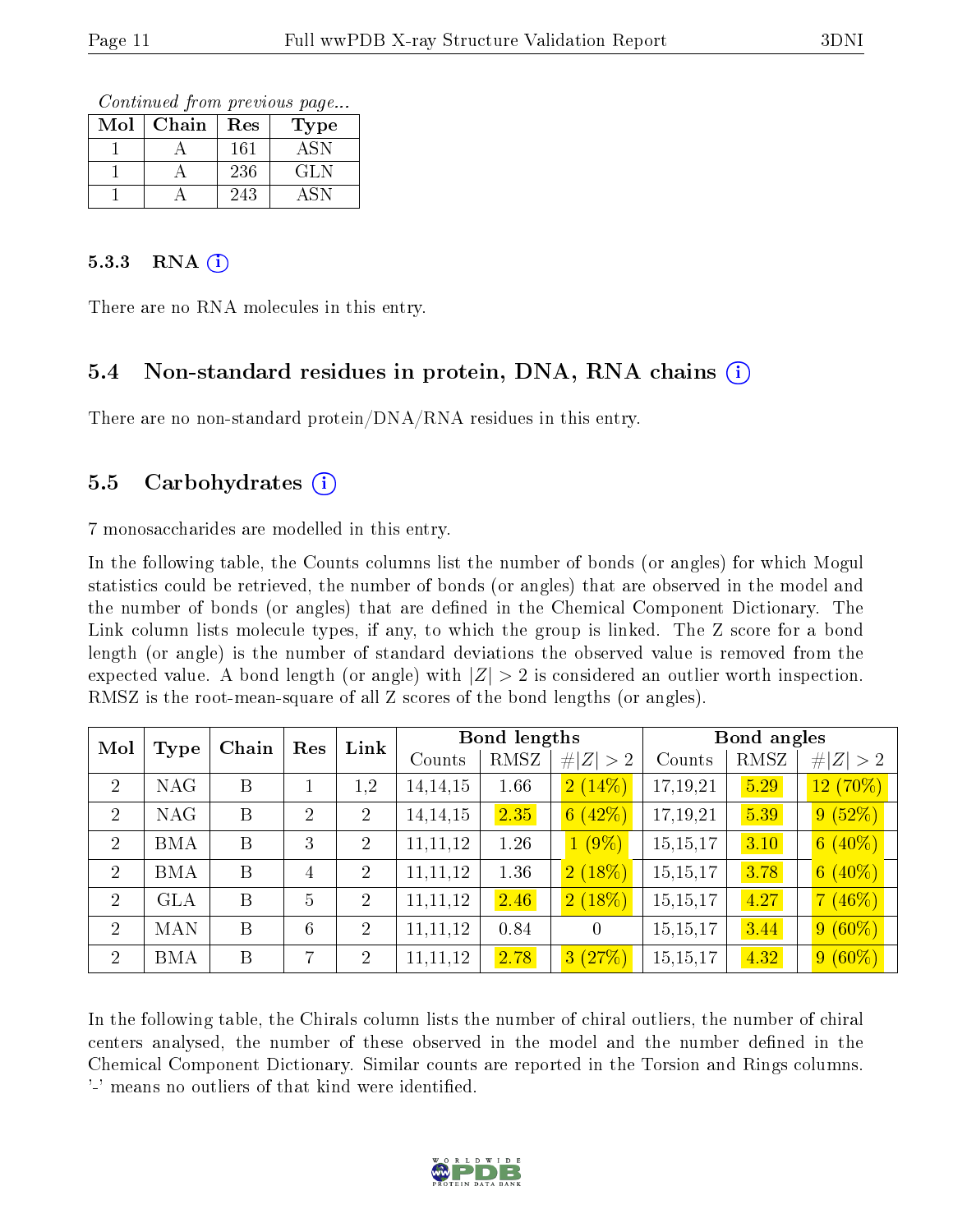| Mol                         | Type       | Chain | Res            | Link           | Chirals | <b>Torsions</b>     | Rings   |
|-----------------------------|------------|-------|----------------|----------------|---------|---------------------|---------|
| $\overline{2}$              | <b>NAG</b> | Β     |                | 1,2            |         | 4/6/23/26           | 0/1/1/1 |
| $\mathcal{D}_{\mathcal{A}}$ | <b>NAG</b> | B     | $\overline{2}$ | $\overline{2}$ | 1/1/5/7 | 3/6/23/26           | 0/1/1/1 |
| $\mathcal{D}_{\mathcal{L}}$ | <b>BMA</b> | B     | 3              | 2              |         | 2/2/19/22           | 0/1/1/1 |
| $\mathcal{D}$               | BMA        | Β     | 4              | 2              |         | $\sqrt{2/2/19/22}$  | 0/1/1/1 |
| $\overline{2}$              | <b>GLA</b> | Β     | 5              | $\overline{2}$ |         | 0/2/19/22           | 0/1/1/1 |
| $\mathcal{D}$               | MAN        | Β     | 6              | $\mathfrak{D}$ | 1/1/4/5 | 2/2/19/22           | 0/1/1/1 |
| $\overline{2}$              | <b>BMA</b> | В     | 7              | $\overline{2}$ |         | $\frac{2/2}{19/22}$ | 0/1/1/1 |

|  |  |  |  | All (16) bond length outliers are listed below: |  |  |  |
|--|--|--|--|-------------------------------------------------|--|--|--|
|--|--|--|--|-------------------------------------------------|--|--|--|

| Mol            | Chain | Res            | <b>Type</b> | Atoms   | Z       | Observed $(A)$ | Ideal(A) |
|----------------|-------|----------------|-------------|---------|---------|----------------|----------|
| $\overline{2}$ | Β     | 7              | BMA         | $O2-C2$ | $-7.98$ | 1.26           | 1.43     |
| $\overline{2}$ | B     | $\overline{5}$ | <b>GLA</b>  | $C4-C5$ | $-6.00$ | 1.40           | 1.53     |
| $\overline{2}$ | Β     | 5              | GLA         | $C2-C3$ | $-4.78$ | 1.45           | 1.52     |
| $\overline{2}$ | B     | $\overline{2}$ | <b>NAG</b>  | O7-C7   | 4.39    | 1.33           | 1.23     |
| $\overline{2}$ | Β     | $\overline{2}$ | NAG         | $C1-C2$ | 4.23    | 1.58           | 1.52     |
| $\overline{2}$ | Β     | $\mathbf{1}$   | NAG         | $O5-C1$ | $-4.07$ | 1.37           | 1.43     |
| $\overline{2}$ | B     | $\overline{2}$ | NAG         | $C8-C7$ | 3.93    | 1.58           | 1.50     |
| $\overline{2}$ | Β     | 3              | BMA         | $O5-C1$ | $-3.23$ | 1.38           | 1.43     |
| $\overline{2}$ | B     | 4              | BMA         | $C2-C3$ | $-3.21$ | 1.47           | 1.52     |
| $\overline{2}$ | B     | $\overline{2}$ | <b>NAG</b>  | $C4-C3$ | 2.91    | 1.59           | 1.52     |
| $\overline{2}$ | B     | $\mathbf{1}$   | NAG         | $O3-C3$ | 2.80    | 1.49           | 1.43     |
| $\overline{2}$ | Β     | 4              | BMA         | $O5-C5$ | $-2.55$ | 1.38           | 1.43     |
| $\overline{2}$ | B     | 7              | BMA         | $C2-C3$ | 2.51    | 1.56           | 1.52     |
| $\overline{2}$ | Β     | 7              | <b>BMA</b>  | $O5-C5$ | $-2.30$ | 1.38           | 1.43     |
| $\overline{2}$ | B     | $\overline{2}$ | NAG         | $O3-C3$ | $-2.23$ | 1.37           | 1.43     |
| $\overline{2}$ | B     | $\overline{2}$ | NAG         | $O5-C5$ | $-2.18$ | 1.39           | 1.43     |

All (58) bond angle outliers are listed below:

| Mol            | Chain | Res            | Type       | Atoms      | Z        | Observed $(°)$ | $Ideal(^o)$ |
|----------------|-------|----------------|------------|------------|----------|----------------|-------------|
| 2              | B     | $\overline{2}$ | <b>NAG</b> | $C1-O5-C5$ | 14.02    | 131.19         | 112.19      |
| $\overline{2}$ | B     |                | NAG        | O7-C7-C8   | $-12.47$ | 98.90          | 122.06      |
| 2              | B     | 7              | BMA        | $C1-O5-C5$ | 11.77    | 128.14         | 112.19      |
| $\overline{2}$ | В     |                | NAG        | $C1-O5-C5$ | 11.55    | 127.84         | 112.19      |
| 2              | В     | $\overline{2}$ | NAG        | $O3-C3-C2$ | 10.20    | 130.58         | 109.47      |
| $\overline{2}$ | B     | 5              | GLA        | $C3-C4-C5$ | 10.05    | 128.17         | 110.24      |
| $\overline{2}$ | B     | 5              | <b>GLA</b> | $C1-O5-C5$ | 9.29     | 124.78         | 112.19      |
| $\overline{2}$ | В     | 3              | BM A       | $C1-O5-C5$ | 8.96     | 124.33         | 112.19      |
| $\overline{2}$ | B     | 4              | BMA        | $C1-C2-C3$ | 8.84     | 120.53         | 109.67      |
| $\overline{2}$ | В     |                | NAG        | $C2-N2-C7$ | 8.40     | 134.87         | 122.90      |
| $\overline{2}$ | В     | 4              | BMA        | $C1-O5-C5$ | 7.63     | 122.53         | 112.19      |

 $Content_{\text{max}}$   $Content_{\text{max}}$   $Object_{\text{max}}$   $Object_{\text{max}}$   $Object_{\text{max}}$   $Object_{\text{max}}$ 

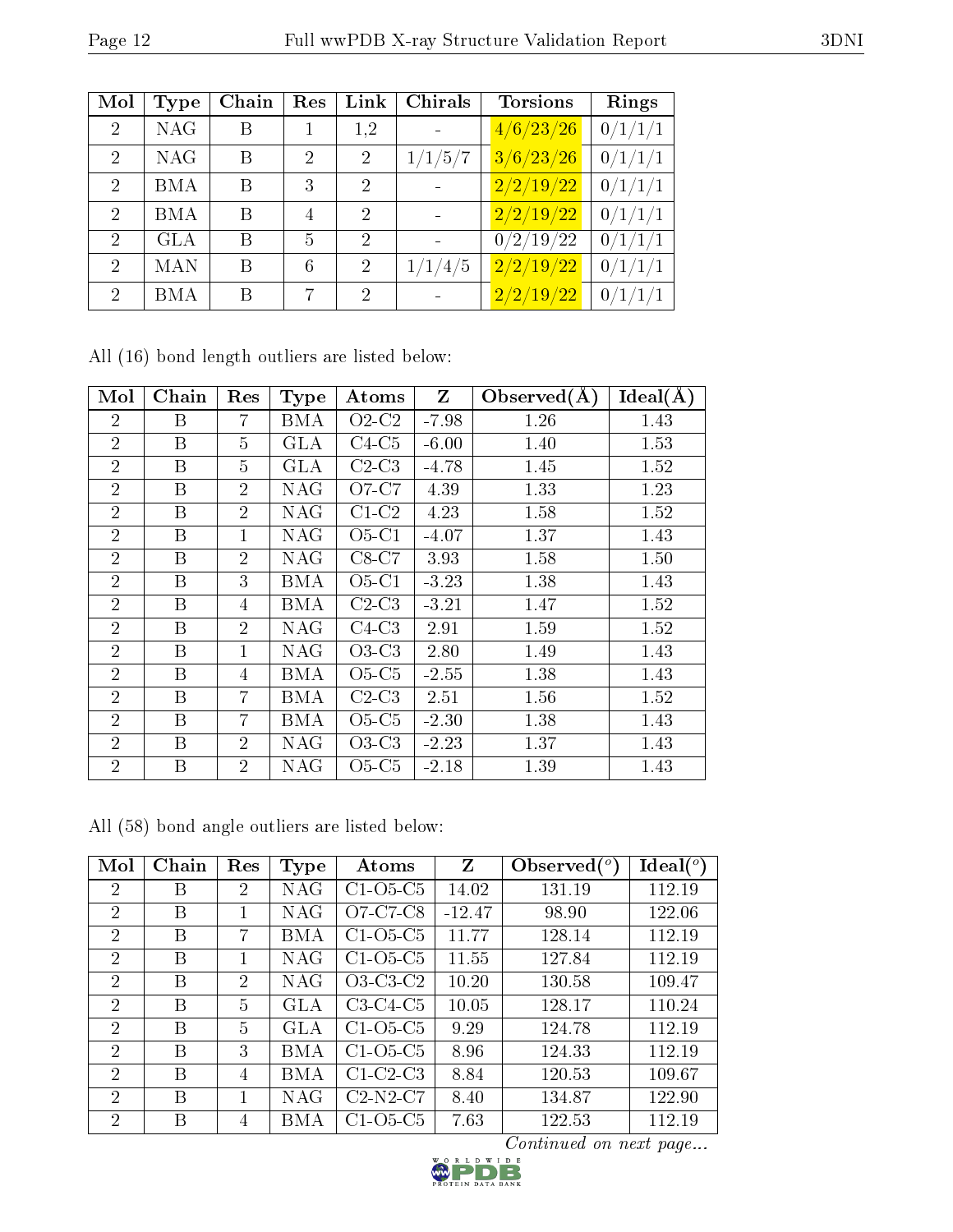| Mol            | Chain                   | Res             | Type       | Atoms                  | $Z_{-}$  | Observed $(°)$ | Ideal $(°)$ |
|----------------|-------------------------|-----------------|------------|------------------------|----------|----------------|-------------|
| $\overline{2}$ | B                       | $\overline{2}$  | <b>NAG</b> | $C8-C7-N2$             | $-6.85$  | 104.50         | 116.10      |
| $\overline{2}$ | $\boldsymbol{B}$        | $6\phantom{.}6$ | <b>MAN</b> | O3-C3-C2               | 6.79     | 122.99         | 109.99      |
| $\overline{2}$ | B                       | $\sqrt{2}$      | NAG.       | O7-C7-C8               | 6.53     | 134.18         | 122.06      |
| $\overline{2}$ | B                       | $6\phantom{.}$  | MAN.       | $C1-C2-C3$             | 6.36     | 117.49         | 109.67      |
| $\overline{2}$ | $\, {\bf B}$            | $\overline{7}$  | <b>BMA</b> | $\overline{O4-C4-C3}$  | 5.92     | 124.04         | 110.35      |
| $\overline{2}$ | B                       | $\overline{4}$  | <b>BMA</b> | $O3-C3-C2$             | 5.88     | 121.25         | 109.99      |
| $\overline{2}$ | $\boldsymbol{B}$        | $\mathbf{1}$    | NAG.       | $C4-C3-C2$             | $5.62\,$ | 119.25         | 111.02      |
| $\overline{2}$ | B                       | $\overline{2}$  | NAG.       | $O5-C1-C2$             | $-5.57$  | $102.50\,$     | 111.29      |
| $\overline{2}$ | $\boldsymbol{B}$        | $\overline{7}$  | <b>BMA</b> | $C2-C3-C4$             | $-5.39$  | 101.57         | 110.89      |
| $\overline{2}$ | $\boldsymbol{B}$        | $\overline{5}$  | <b>GLA</b> | $O4-C4-C5$             | 5.24     | 122.31         | 109.30      |
| $\overline{2}$ | $\, {\bf B}$            | $\overline{5}$  | <b>GLA</b> | $O2-C2-C3$             | 4.92     | 120.00         | 110.14      |
| $\overline{2}$ | B                       | $\mathbf{1}$    | <b>NAG</b> | $O5-C5-C6$             | $-4.73$  | 99.79          | 107.20      |
| $\overline{2}$ | $\, {\bf B}$            | $\overline{4}$  | <b>BMA</b> | $C2-C3-C4$             | 4.51     | 118.71         | 110.89      |
| $\overline{2}$ | $\, {\bf B}$            | $\overline{2}$  | <b>NAG</b> | $O5-C5-C6$             | 4.39     | 114.09         | 107.20      |
| $\overline{2}$ | $\overline{\mathbf{B}}$ | $6\phantom{.}6$ | <b>MAN</b> | $O2-C2-C3$             | 4.37     | 118.88         | 110.14      |
| $\sqrt{2}$     | B                       | 6               | <b>MAN</b> | $C2-C3-C4$             | 4.25     | 118.25         | 110.89      |
| $\overline{2}$ | $\boldsymbol{B}$        | $\overline{2}$  | <b>NAG</b> | $C4-C3-C2$             | 4.08     | 117.00         | 111.02      |
| $\overline{2}$ | B                       | $\overline{7}$  | <b>BMA</b> | $O5-C1-C2$             | 4.03     | 116.99         | 110.77      |
| $\overline{2}$ | $\boldsymbol{B}$        | 3               | <b>BMA</b> | $C3-C4-C5$             | $-3.96$  | 103.17         | 110.24      |
| $\overline{2}$ | B                       | $\overline{7}$  | <b>BMA</b> | $O6-C6-C5$             | 3.81     | 124.35         | 111.29      |
| $\overline{2}$ | $\boldsymbol{B}$        | $\overline{2}$  | <b>NAG</b> | O5-C5-C4               | 3.71     | 119.86         | 110.83      |
| $\overline{2}$ | B                       | 3               | <b>BMA</b> | $C1-C2-C3$             | 3.70     | 114.22         | 109.67      |
| $\overline{2}$ | $\boldsymbol{B}$        | $\overline{7}$  | <b>BMA</b> | $O3-C3-C2$             | $-3.68$  | 102.95         | 109.99      |
| $\overline{2}$ | $\overline{\mathrm{B}}$ | $\overline{5}$  | <b>GLA</b> | $O3-C3-C2$             | 3.67     | 117.02         | 109.99      |
| $\overline{2}$ | B                       | $\overline{2}$  | NAG        | $C1-C2-N2$             | $-3.58$  | 104.36         | 110.49      |
| $\sqrt{2}$     | B                       | $\mathbf{1}$    | NAG        | $C8-C7-N2$             | 3.55     | 122.11         | 116.10      |
| $\overline{2}$ | B                       | 6               | MAN        | $O5-C5-C6$             | 3.40     | 112.53         | 107.20      |
| $\overline{2}$ | $\boldsymbol{B}$        | $6\phantom{.}6$ | <b>MAN</b> | O3-C3-C4               | $3.30\,$ | 117.98         | 110.35      |
| $\overline{2}$ | $\boldsymbol{B}$        | $\overline{7}$  | <b>BMA</b> | $C3-C4-C5$             | $-3.28$  | 104.39         | 110.24      |
| $\overline{2}$ | B                       | 3               | BMA        | $C2-C3-C4$             | $-3.20$  | 105.37         | 110.89      |
| $\overline{2}$ | B                       | 1               | NAG.       | $C6-C5-C4$             | 3.00     | 120.03         | 113.00      |
| $\overline{2}$ | $\mathbf{B}$            | 3               | <b>BMA</b> | $O4-C4-C5$             | 2.94     | 116.60         | 109.30      |
| $\overline{2}$ | B                       | 6               | <b>MAN</b> | $C1-O5-C5$             | 2.88     | 116.09         | 112.19      |
| $\overline{2}$ | $\overline{B}$          | $\overline{4}$  | <b>BMA</b> | $Q2-C2-C1$             | 2.86     | 115.01         | 109.15      |
| $\overline{2}$ | B                       | 1               | NAG.       | $O3-C3-C2$             | $-2.77$  | 103.74         | 109.47      |
| $\overline{2}$ | B                       | $\mathbf{1}$    | NAG.       | $O4-C4-C5$             | 2.73     | 116.08         | 109.30      |
| $\overline{2}$ | B                       | $\overline{7}$  | <b>BMA</b> | $O3-C3-C4$             | 2.55     | 116.24         | 110.35      |
| $\overline{2}$ | B                       | 3               | <b>BMA</b> | $O5-C1-C2$             | 2.42     | 114.51         | 110.77      |
| $\sqrt{2}$     | B                       | $\mathbf{1}$    | NAG.       | $O4-C4-C3$             | 2.42     | 115.94         | 110.35      |
| $\overline{2}$ | B                       | $\overline{7}$  | <b>BMA</b> | $\overline{O2}$ -C2-C3 | 2.35     | 114.84         | 110.14      |
| $\overline{2}$ | B                       | $\mathbf{1}$    | NAG.       | $C3-C4-C5$             | 2.28     | 114.31         | 110.24      |
| $\overline{2}$ | B                       | 6               | MAN        | O5-C5-C4               | $2.27\,$ | 116.36         | 110.83      |

Continued from previous page...

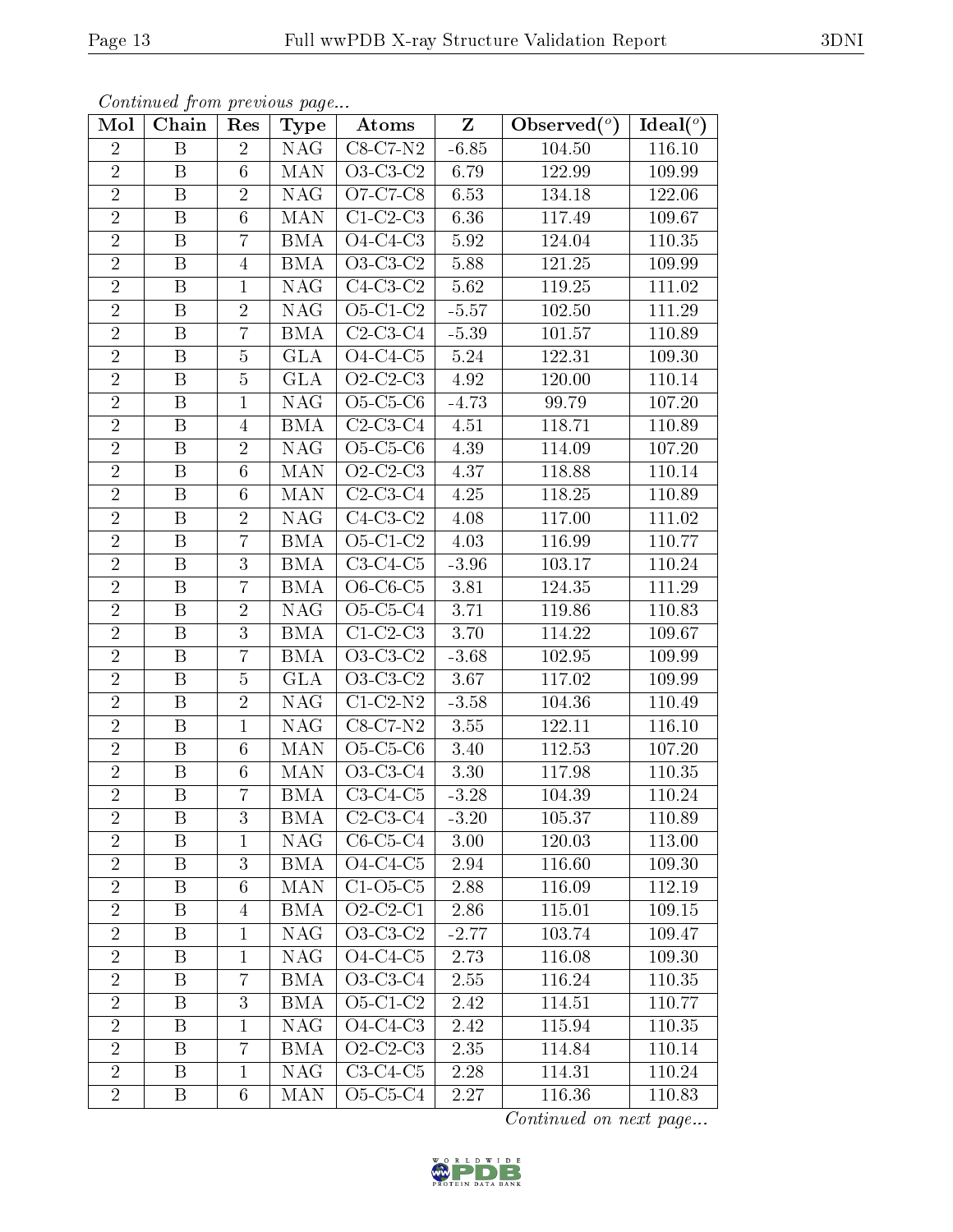| Mol           | Chain | Res | Type       | Atoms      |         | Observed $(°)$ | Ideal(°) |
|---------------|-------|-----|------------|------------|---------|----------------|----------|
|               |       | 4   | <b>BMA</b> | $O2-C2-C3$ | 2.24    | 114.63         | 110.14   |
|               | В     | 5   | GL A       | $O4-C4-C3$ | $-2.23$ | 105.19         | 110.35   |
| 2             |       | 5   | GL A       | $O6-C6-C5$ | 2.09    | 118.46         | 111.29   |
| $\mathcal{D}$ | В     | 6   | MAN        | $C6-C5-C4$ | 2.03    | 117.75         | 113.00   |
| റ             |       |     |            | $O5-C1-C2$ | 2.01    | 114.46         | 111.29   |

Continued from previous page...

All (2) chirality outliers are listed below:

| Mol | Chain | Res | Type   Atom |     |
|-----|-------|-----|-------------|-----|
|     |       |     | NAG         | ි.3 |
|     |       |     | MΔ          | ر?  |

All (15) torsion outliers are listed below:

| Mol            | Chain | $\operatorname{Res}% \left( \mathcal{N}\right) \equiv\operatorname{Res}(\mathcal{N}_{0},\mathcal{N}_{0})$ | Type         | Atoms                                                          |
|----------------|-------|-----------------------------------------------------------------------------------------------------------|--------------|----------------------------------------------------------------|
| 2              | В     | 1                                                                                                         | NAG          | C8-C7-N2-C2                                                    |
| $\overline{2}$ | В     | 1                                                                                                         | NAG          | O7-C7-N2-C2                                                    |
| $\overline{2}$ | В     | 6                                                                                                         | MAN          | O <sub>5</sub> -C <sub>5</sub> -C <sub>6</sub> -O <sub>6</sub> |
| $\overline{2}$ | В     | 6                                                                                                         | MAN          | C4-C5-C6-O6                                                    |
| $\overline{2}$ | В     | 4                                                                                                         | BMA          | C4-C5-C6-O6                                                    |
| $\overline{2}$ | В     | $\overline{2}$                                                                                            | NAG          | $C8-C7-N2-C2$                                                  |
| $\overline{2}$ | В     | 4                                                                                                         | BMA          | O5-C5-C6-O6                                                    |
| $\overline{2}$ | В     | 7                                                                                                         | BMA          | O <sub>5</sub> -C <sub>5</sub> -C <sub>6</sub> -O <sub>6</sub> |
| $\overline{2}$ | В     | 3                                                                                                         | BM A         | O5-C5-C6-O6                                                    |
| $\overline{2}$ | В     | 7                                                                                                         | BMA          | C <sub>4</sub> -C <sub>5</sub> -C <sub>6</sub> -O <sub>6</sub> |
| $\overline{2}$ | В     | 3                                                                                                         | BMA          | C <sub>4</sub> -C <sub>5</sub> -C <sub>6</sub> -O <sub>6</sub> |
| $\overline{2}$ | В     | 2                                                                                                         | NAG          | O <sub>5</sub> -C <sub>5</sub> -C <sub>6</sub> -O <sub>6</sub> |
| $\overline{2}$ | В     | 1                                                                                                         | NAG          | $C1-C2-N2-C7$                                                  |
| $\overline{2}$ | В     | $\overline{2}$                                                                                            | NAG          | O7-C7-N2-C2                                                    |
| $\overline{2}$ | В     | 1                                                                                                         | $_{\rm NAG}$ | $C3-C2-N2-C7$                                                  |

There are no ring outliers.

4 monomers are involved in 5 short contacts:

|  |      | Mol   Chain   Res   Type   Clashes   Symm-Clashes |
|--|------|---------------------------------------------------|
|  | RM A |                                                   |
|  | BM A |                                                   |
|  | NAG  |                                                   |
|  |      |                                                   |

The following is a two-dimensional graphical depiction of Mogul quality analysis of bond lengths, bond angles, torsion angles, and ring geometry for oligosaccharide.

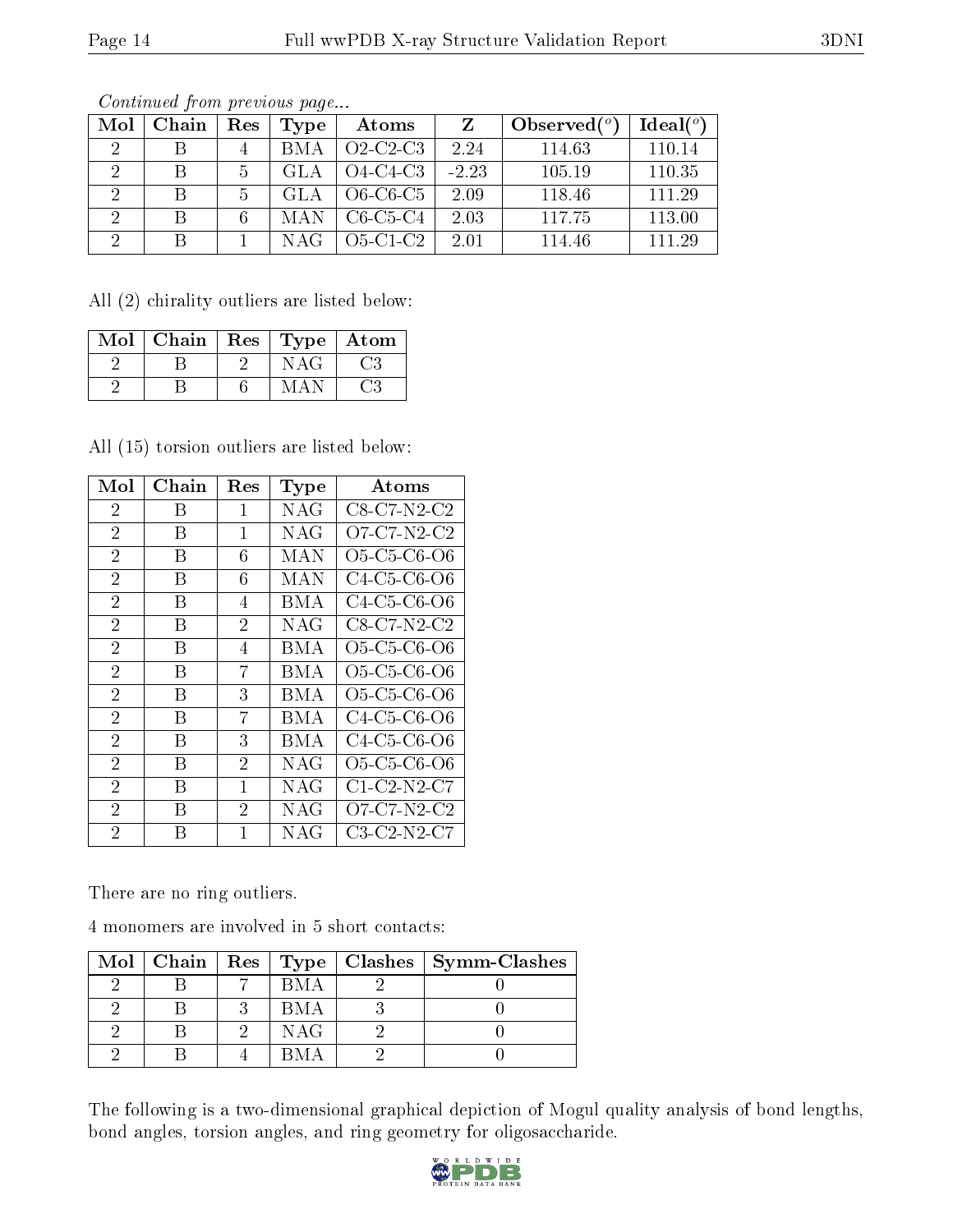

### 5.6 Ligand geometry  $(i)$

Of 2 ligands modelled in this entry, 2 are monoatomic - leaving 0 for Mogul analysis.

There are no bond length outliers.

There are no bond angle outliers.

There are no chirality outliers.

There are no torsion outliers.

There are no ring outliers.

No monomer is involved in short contacts.

### 5.7 [O](https://www.wwpdb.org/validation/2017/XrayValidationReportHelp#nonstandard_residues_and_ligands)ther polymers  $(i)$

There are no such residues in this entry.

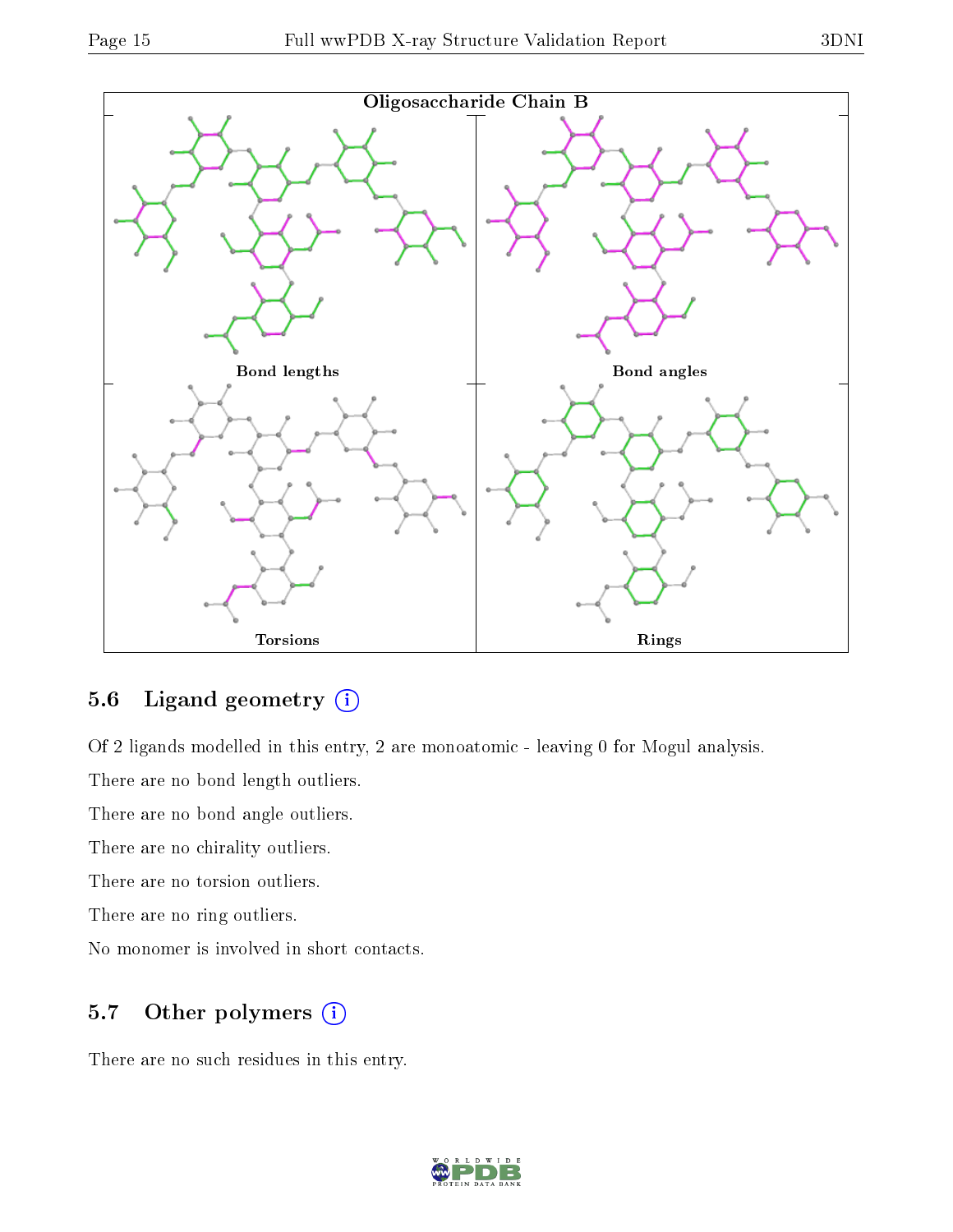## 5.8 Polymer linkage issues (i)

There are no chain breaks in this entry.